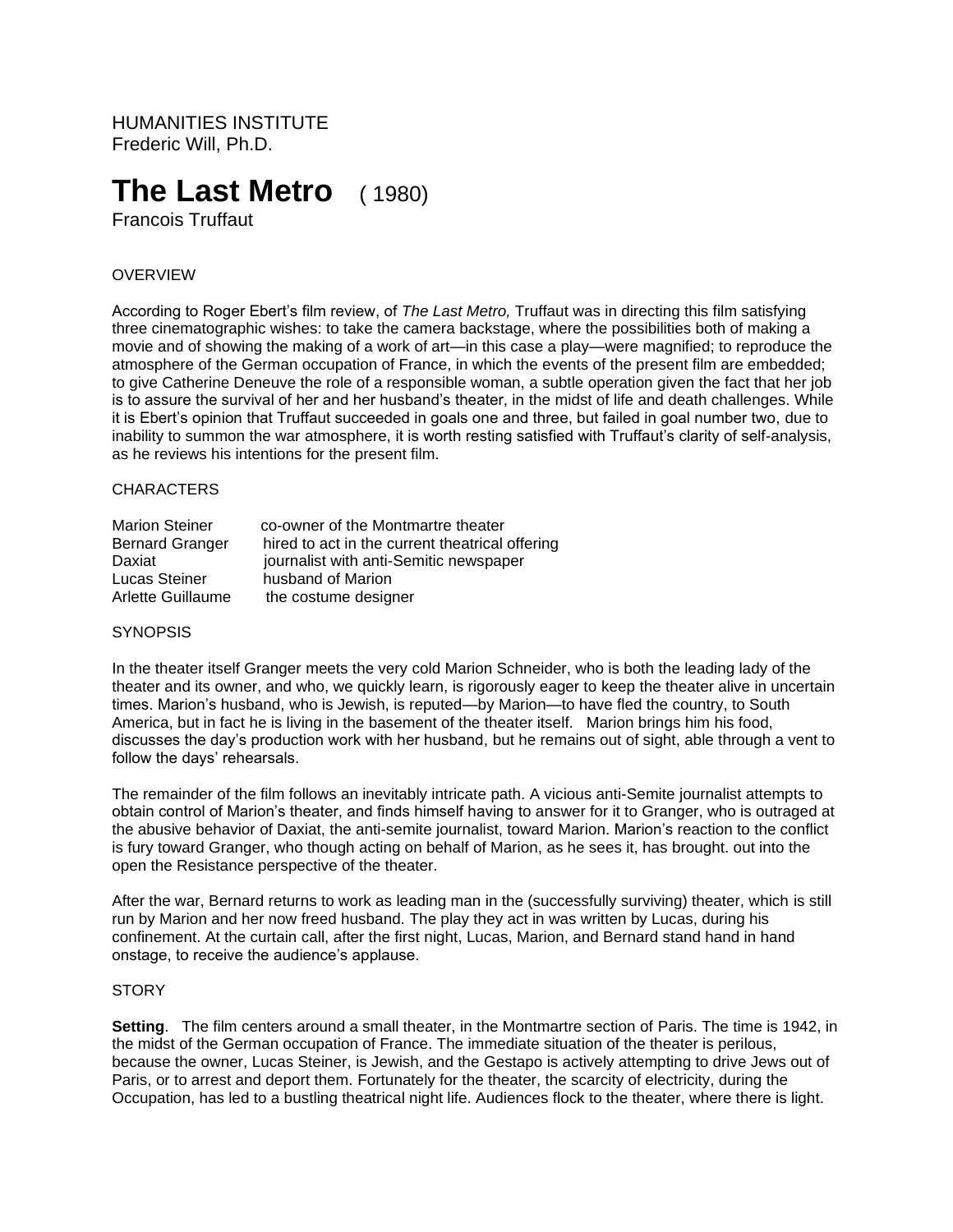Another fact of life, in the Paris of this film, is that everyone must be off the streets before the late night curfew, and therefore must be able to catch the last metro home.

**Womanizer** As the film opens, Granger is hurrying down the street toward the Montmartre Theater, where he has been hired to play male lead in a new production. On his way he flirts with a good looking woman in a fur coat, asking for her number; when he arrives at the theater he finds the lady there, the theater's costume designer

**Marion's secret** . In the theater itself he meets the very cold Marion Schneider, who is both the leading lady of the theater and its owner, and who, we quickly learn, is rigorously eager to keep the theater alive in uncertain times. Marion's husband, who is Jewish, is reputed—by Marion—to have fled the country, to South America, but in fact he is living in the basement of the theater itself. Marion brings him his food, discusses the day's production work with her husband, but he remains out of sight, able through a vent to follow the days' rehearsals. Marion, married to a Jew and in sympathy with the Resistance, is trying to walk a fine line of theatrical impartiality, in order to keep the Occupation off her back; she wants her theater to prosper, and to give pleasure through art. Toward the end, the Gestapo hears the buzz, that Marion's husband has not left the country for South America, as she has asserted, but is still in France. He is of course in the basement of the theater

**Party after the First night.** The play starring Granger and Marion is a great success, and the cast attends a celebratory party at a nightclub, at which, as it happens, another party is also enjoying a night out. That other party includes Nazi officers and French anti-semite intellectuals, among whom is Daxiat, the journalist mentioned above, whose personal goal is to take over Marion's theater, and who has written a calumnious review of Marion's current play. In the course of the evening, Granger starts a fight with Daxiat, for having insulted and verbally threatened Marion, calling her (already popular) play 'Jewish,' thus trash. Marion, as we noted above, is enraged at Granger for having thus drawn attention to her theater in a racially compromising setting. We come here into the ideological center of the play. Truffaut, interested from early in his career, in the art-ideology relation, is no friend of name throwing and inappropriate contaminations of art with vulgar politics. From this point on, Marion will have nothing more to do with Granger offstage.

**Resistance** Under the pretext of monitoring air raid sirens, two Gestapo agents search the theater where Lucas is hidden. Marion, desperate to prevent the discovery of her husband, turns in terror to Granger, who helps with the frenzied efforts to preserve Marion's ruse. When the Gestapo, soon after, arrest Granger's Resistance *confrere*, just before he and Granger are to meet in a secret rendez-vous, Granger decides to step back from the theater, and to devote himself full time to the Resistance cause. He decides to give up acting. As he returns to his dressing room to clean up his possessions, he meets Marion. She understands. They near each other, embrace, and make love on the floor.

**After the war** The war is over. Lucas has been freed for many months, and the theater, which has survived, is about to feature the new play which Lucas composed during his captivity. We switch to the theater, which is crowded, and to the faces of the enthusiastic crowd. On stage, under the glaring spotlights, Marion, Lucas, and Granger—who has returned to acting—hold hands and beam into the crowd. No one in the audience knows the irony of the history which binds the trio on stage.

### THEMES

**Art.** Marion is a devoted theater owner and fine actress, who refuses to let her artistic standards be swept up in the passing judgments of wartime occupation. Her theater is drawing crowds, her plays are popular, and yet she is being threatened by the anti-semitic journalist, Daxiat, who would like to discredit her, so that he can take over her theater. It is thus that he calls her present play 'Jewish.' For the sake of her art, which she respects above all, Marion is infuriated when Granger assaults Daxiat, on the grounds that Daxiat calls her drama 'Jewish.' Marion values art itself before any label you can attach to it. She does not really want to accept the existence of any label that would expose an ideological coloring to her work.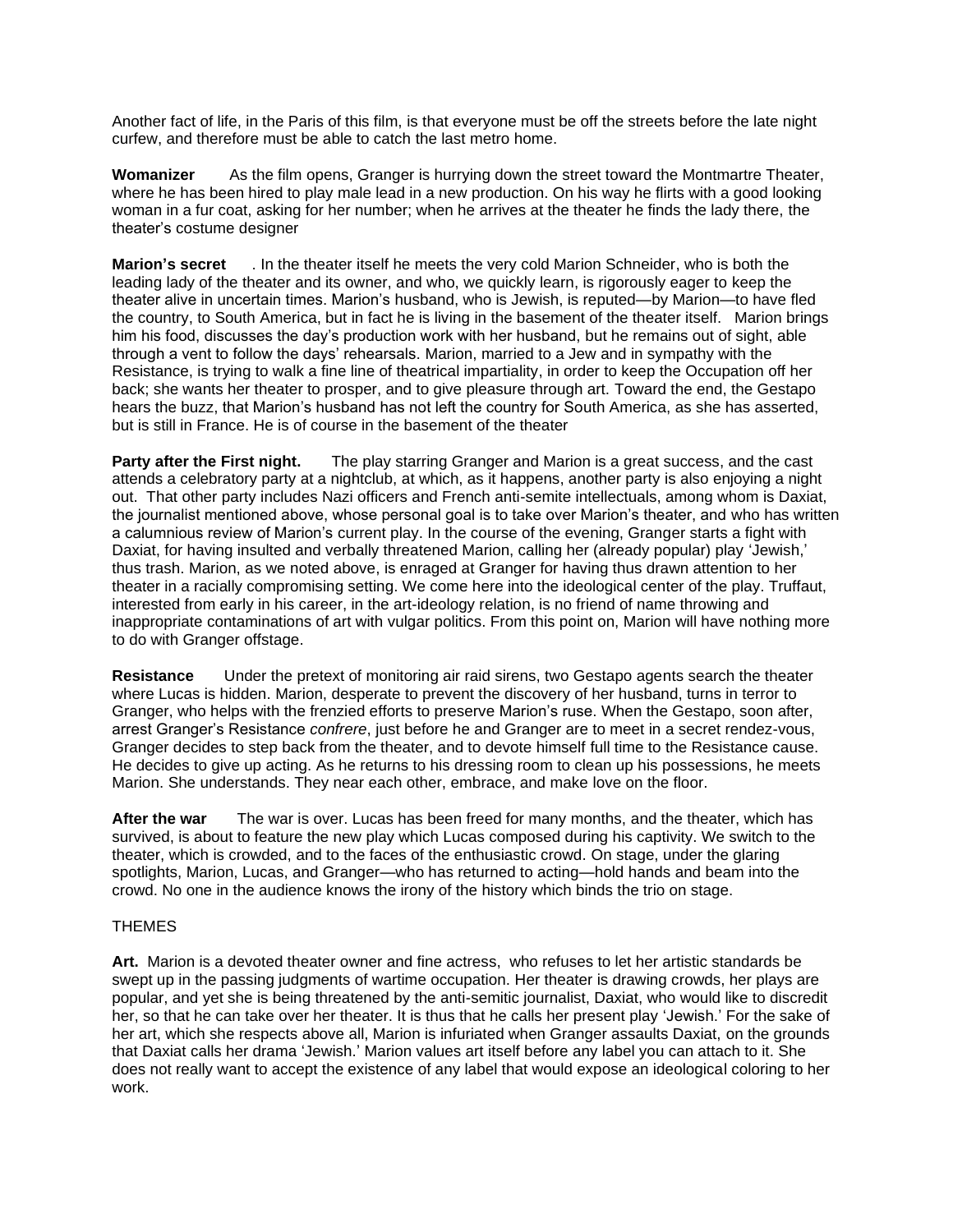**Politics.** The atmosphere of occupied France is naturally permeated with politics. Attitudes toward value in the arts, were strongly influenced by one's politics, as we see in the struggle between Daxiat and Marion. Daxiat used the notion of Jewish as though it were an appropriate term to describe a kind of art.

**Occupation.** In the restaurant to which Daxiat and his friends retreat, after the first successful night of the new play, we see that the hat rack near the cashier's desk is filled with neatly aligned Gestapo-officer hats. Throughout the film we acquire such small hints of the clamped down mode of the Paris of the moment.

**Resistance.** Resistance was the name of the game in 42 Paris, and we are informed by the BBC, in the course of the film, that Frenchmen found collaborating with the Germans were being listed and scheduled for arrest upon the completion of the hostilities. Marion, too, was in deep resistance, against the power tactics of the Gestapo, but for her the sure way to show resistance was to remain true to art and its values.

**Secrecy**. The world of the arts, in occupation France, was full of secrecy. It was dangerous to say what you thought, especially if you were connected with the Resistance. There was a brisk trade in fake documents and identities. Those who were Jewish, and lucky enough not to have been arrested, attempted to create fake birth certificates and passports for themselves. It was this climate of secrecy that Marion hated, and yet with her husband hidden in the theater basement she was implicated deeply in the world of the clandestine.

**Lust**. Because Marion's art-conscience was so strong, she remained a repressed theater owner/actress, true to her husband, placing the value of her theater, and the values of theater, above all else. From the start, however, she was attracted to Granger, and though for a long time she never yielded to this feeling, the events leading to Granger's abandonment of the theater build up in her a growing sense of how valuable he has become to her. Repressed lust overwhelmed her at the end, and she could no longer control it.

**Irony.** Irony is thematic to Truffaut's way of thinking. The final stage- scene shows the three principals holding hands on stage, and beaming at the enthusiastic applauding audience. Little does (or can) the audience know of the complexity of the relations among the principals, even of how much (or little) the principals know about their own relations among each other. Truffaut takes advantage of ironic opportunities like this, in order to enrich the literary texture of his work.

#### CHARACTER ANALYSIS

**Marion** Marion is both a theater owner, working carefully to keep her theater alive, during the difficult times of the German occupation, and to maintain her own high quality as a leading lady. In addition to these daily responsibilities, she has the challenge of feeding, living with, and discussing the day's drama with her husband, who is hidden in the basement of the theater, from where he can observe rehearsals on the stage above him.

*Professional* When Granger first meets Marion, she is in her business mode, professional as ice, cordial but restrained. Her acting is a masterpiece of that control freak obligation often left to women in today's professional world. Women become both powerful and fragile.

*Realistic* When the two Gestapo search the basement of the theater, Marion turns desperately to Granger, for help in throwing the guys off the track. She requires the male force-increment.

**Parallels** Clytemnestra, Lady Macbeth, and Gertrude—Hamlet's mother—all come to mind, when we reach for 'modern literary women' dealing with a man's world, and yet concealing a female personality which cannot be concealed. These women are stately and independent, but in the end obligated to deal with the social power conventionally deposited in the male. As for the world of clandestine violence, in which the present Resistance film bathes, the fictional danger zones touched by Graham Green, in *The*